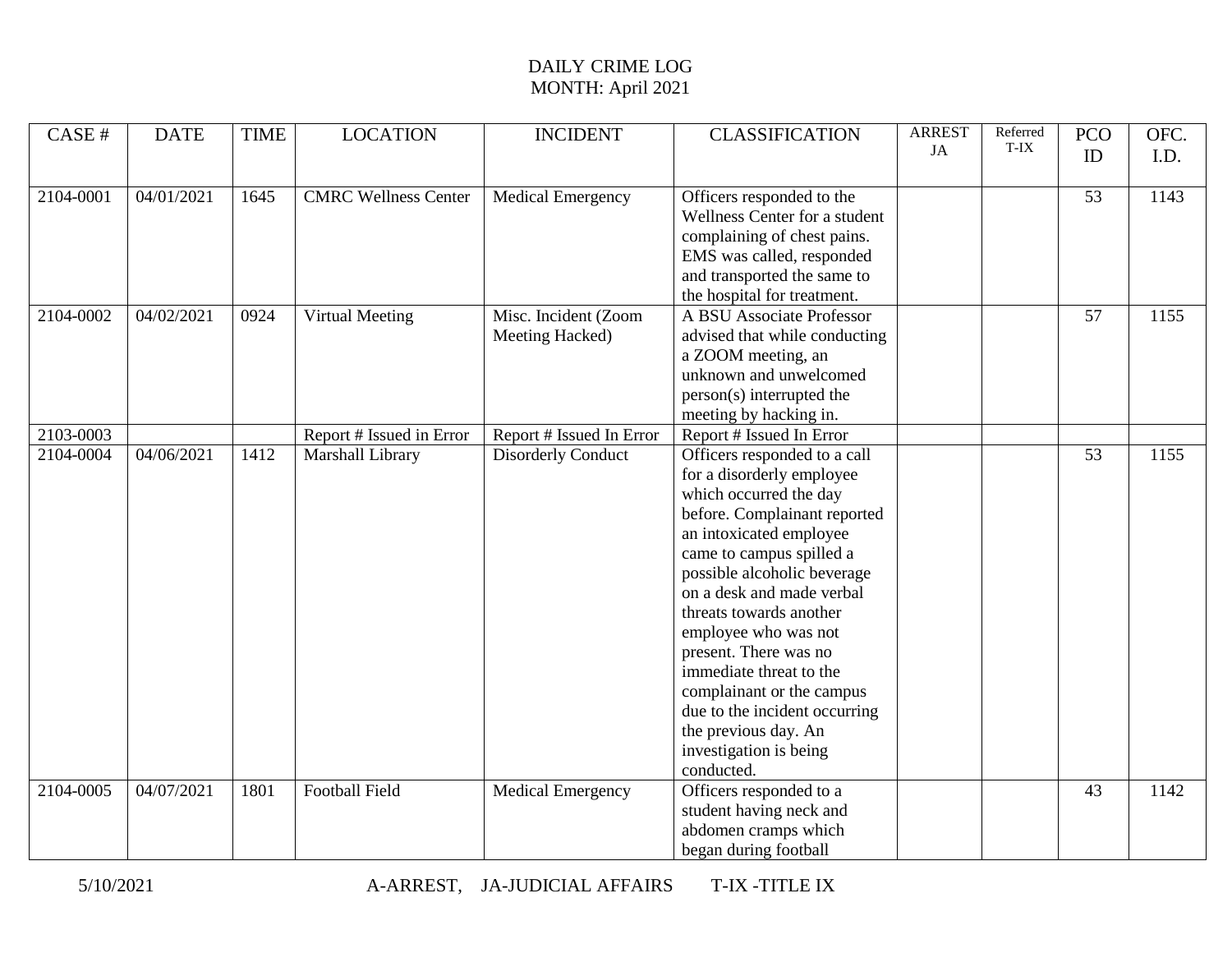| 2104-0006 | 04/13/2021 | 2053 | Haley Hall - Rm 601   | <b>Medical Emergency</b>   | practice. EMS was called,<br>responded and transported the<br>same to the hospital for<br>treatment.<br>Officers responded to a<br>student feeling sick. EMS<br>was called, responded and<br>checked the vitals on the<br>individual. The student chose<br>not to be transported to the<br>hospital for further treatment<br>and went back to their room. |    | 53 | 1142 |
|-----------|------------|------|-----------------------|----------------------------|-----------------------------------------------------------------------------------------------------------------------------------------------------------------------------------------------------------------------------------------------------------------------------------------------------------------------------------------------------------|----|----|------|
| 2104-0007 | 04/15/2021 | 1235 | <b>CMRC-Room 429B</b> | <b>CDS</b>                 | Officers responded to an RD<br>who was performing wellness<br>checks in a dwelling and<br>discovered suspected<br>marijuana in plain view. The<br>officers tested the suspected<br>CDS with positive results for<br>marijuana. All suspected CDS<br>was confiscated and<br>photographed. Incident was<br>forwarded to Student<br>Conduct.                 | JA | 57 | 1156 |
| 2104-0008 | 04/16/2021 | 1008 | <b>CBGS</b>           | Harassment                 | A student advised police they<br>were being harassed by<br>another student about doing<br>work in a group project.<br>Officers determined there was<br>no immediate physical danger<br>to the student. The incident<br>was referred to the office of<br>Student Conduct.                                                                                  | JA | 44 | 1156 |
| 2104-0009 | 04/16/2021 | 1054 | Robinson Hall         | <b>Burglary 4th Degree</b> | Officers responded to a call<br>for a damaged door.<br>Investigation revealed an<br>unknown person(s) utilized                                                                                                                                                                                                                                            |    | 44 | 1156 |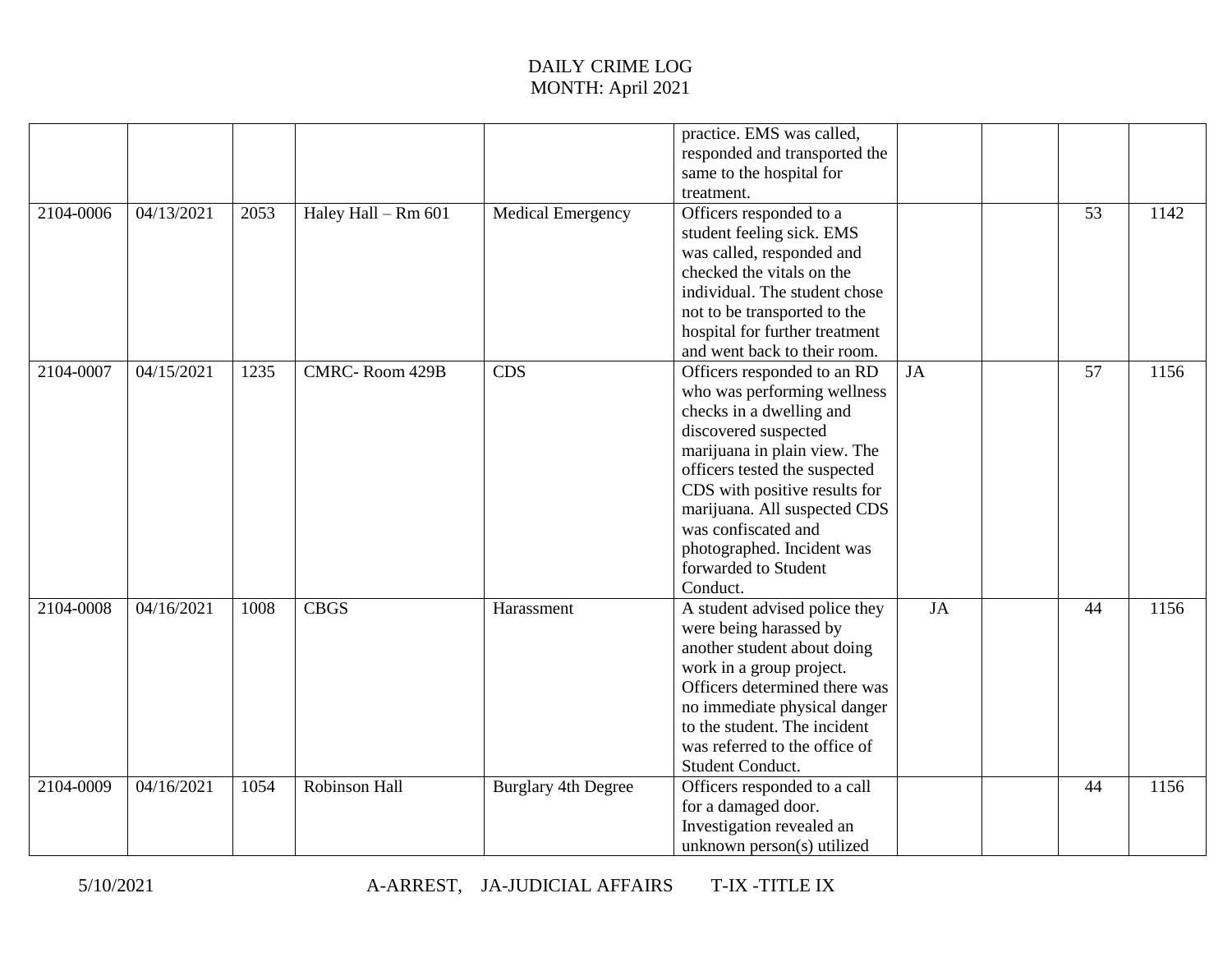|           |            |      |             |                       | unknown objects to force       |    |                 |      |
|-----------|------------|------|-------------|-----------------------|--------------------------------|----|-----------------|------|
|           |            |      |             |                       | their way into the area.       |    |                 |      |
|           |            |      |             |                       | Nothing was reported           |    |                 |      |
|           |            |      |             |                       | missing. Facilities was made   |    |                 |      |
|           |            |      |             |                       | aware to repair the door.      |    |                 |      |
| 2104-0010 | 04/16/2021 | 1750 | Off Campus  | Domestic Assault (Off | BSUPD was made aware of a      |    | 53              | 1153 |
|           |            |      |             | Campus)               | BSU employee who was           |    |                 |      |
|           |            |      |             |                       | involved in a domestic assault |    |                 |      |
|           |            |      |             |                       | off campus. The occurrence is  |    |                 |      |
|           |            |      |             |                       | being handled by the Charles   |    |                 |      |
|           |            |      |             |                       | County Sheriff's Office.       |    |                 |      |
| 2104-0011 | 4/17/2021  | 0959 | Off Campus  | <b>Welfare Check</b>  | A student concerned about      |    | $\overline{57}$ | 1156 |
|           |            |      |             |                       | another student requested      |    |                 |      |
|           |            |      |             |                       | police to speak with that      |    |                 |      |
|           |            |      |             |                       | student because of disturbing  |    |                 |      |
|           |            |      |             |                       | message observed on social     |    |                 |      |
|           |            |      |             |                       | media. Officers checked the    |    |                 |      |
|           |            |      |             |                       | last known campus residence    |    |                 |      |
|           |            |      |             |                       | with negative results.         |    |                 |      |
| 2104-0012 | 04/21/2021 | 1144 | CMRC 411B   | <b>Welfare Check</b>  | Officers responded to a call   | JA | 44              | 1155 |
|           |            |      |             |                       | for a student in need of       |    |                 |      |
|           |            |      |             |                       | assistance. Officers along     |    |                 |      |
|           |            |      |             |                       | with RA staff interviewed the  |    |                 |      |
|           |            |      |             |                       | student who advised they       |    |                 |      |
|           |            |      |             |                       | were ok and did not want to    |    |                 |      |
|           |            |      |             |                       | hurt themselves or others.     |    |                 |      |
|           |            |      |             |                       | Referred to the Office of      |    |                 |      |
|           |            |      |             |                       | Student Conduct.               |    |                 |      |
| 2101-0013 | 04/21/2021 | 2022 | <b>CMRC</b> | Fire Alarm            | A fire alarm was activated in  |    | $\overline{53}$ | 1142 |
|           |            |      |             |                       | the building on the fourth     |    |                 |      |
|           |            |      |             |                       | floor. The building was        |    |                 |      |
|           |            |      |             |                       | evacuated. Fire Department     |    |                 |      |
|           |            |      |             |                       | arrived and there was no sign  |    |                 |      |
|           |            |      |             |                       | of smoke or fire after a       |    |                 |      |
|           |            |      |             |                       | canvass of the building. They  |    |                 |      |
|           |            |      |             |                       | deemed the building safe for   |    |                 |      |
|           |            |      |             |                       | re-entry.                      |    |                 |      |

5/10/2021 A-ARREST, JA-JUDICIAL AFFAIRS T-IX -TITLE IX